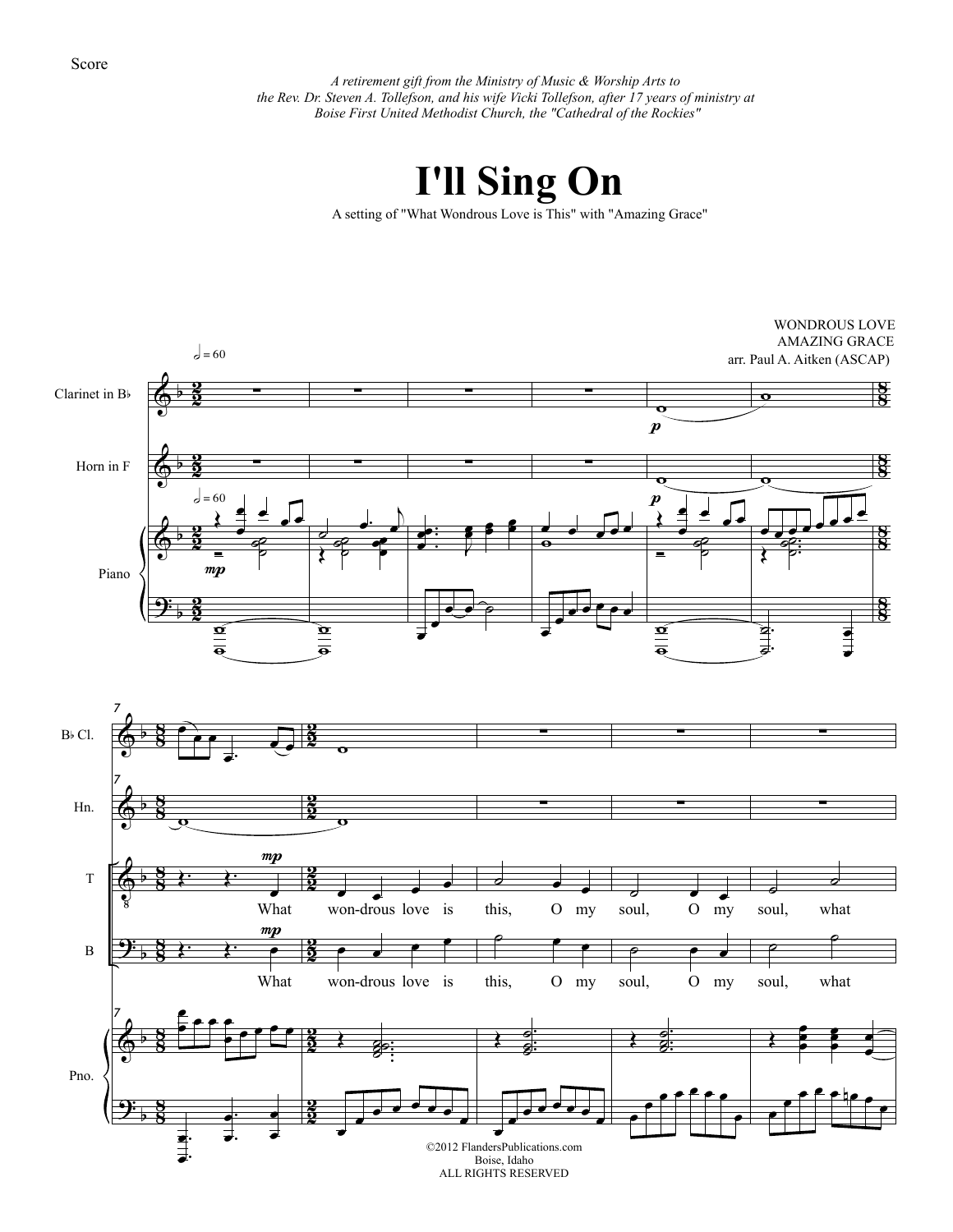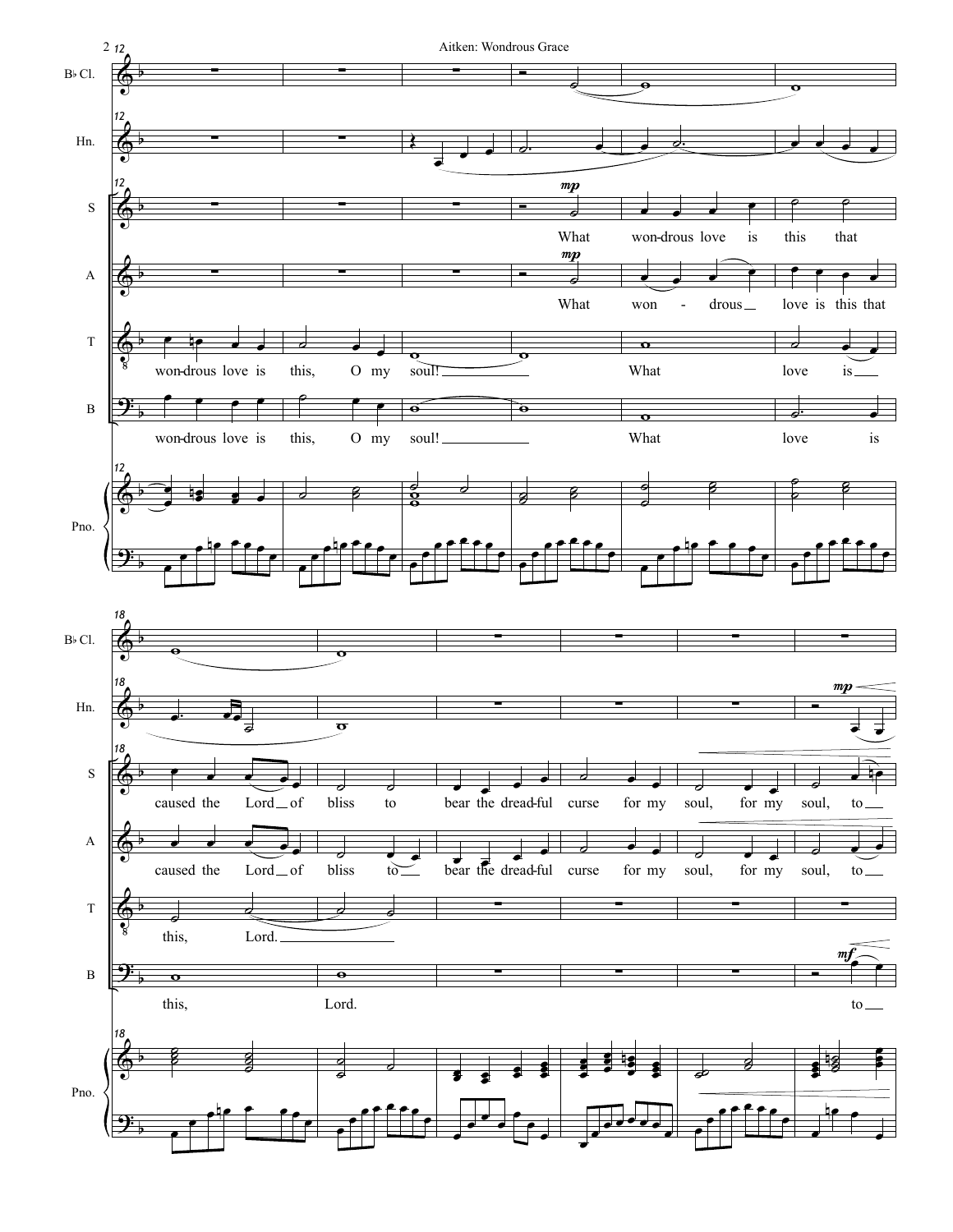Aitken: Wondrous Grace 3

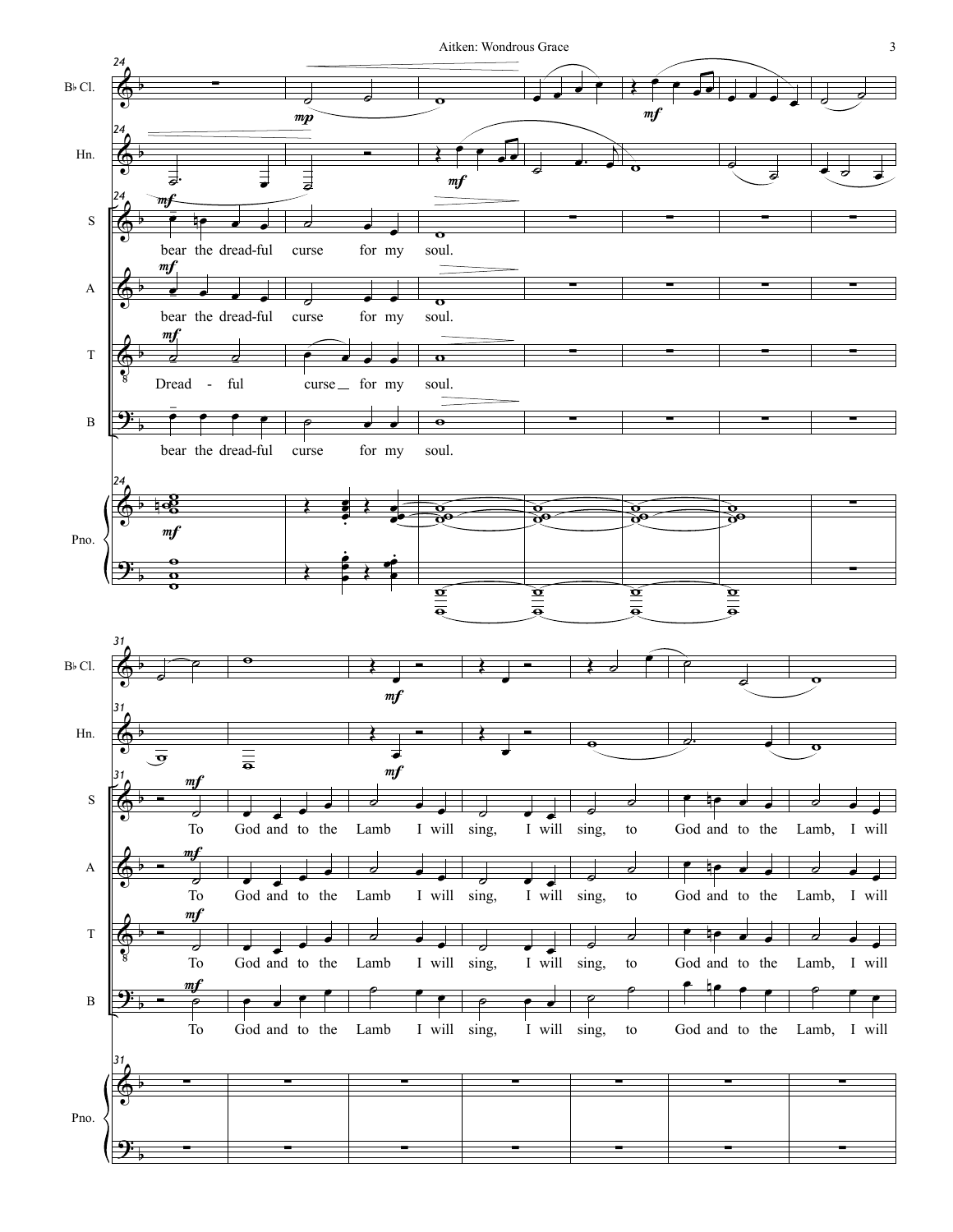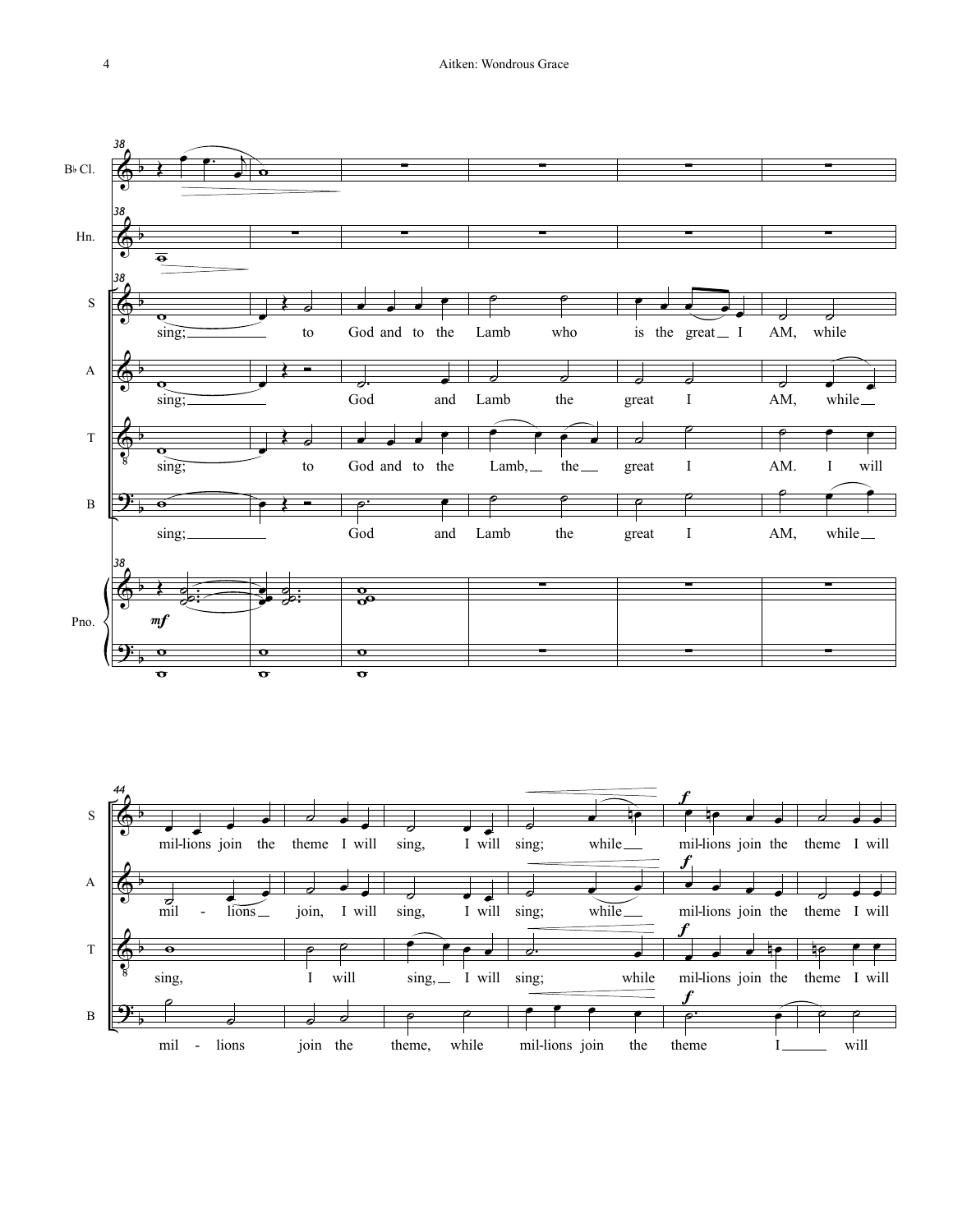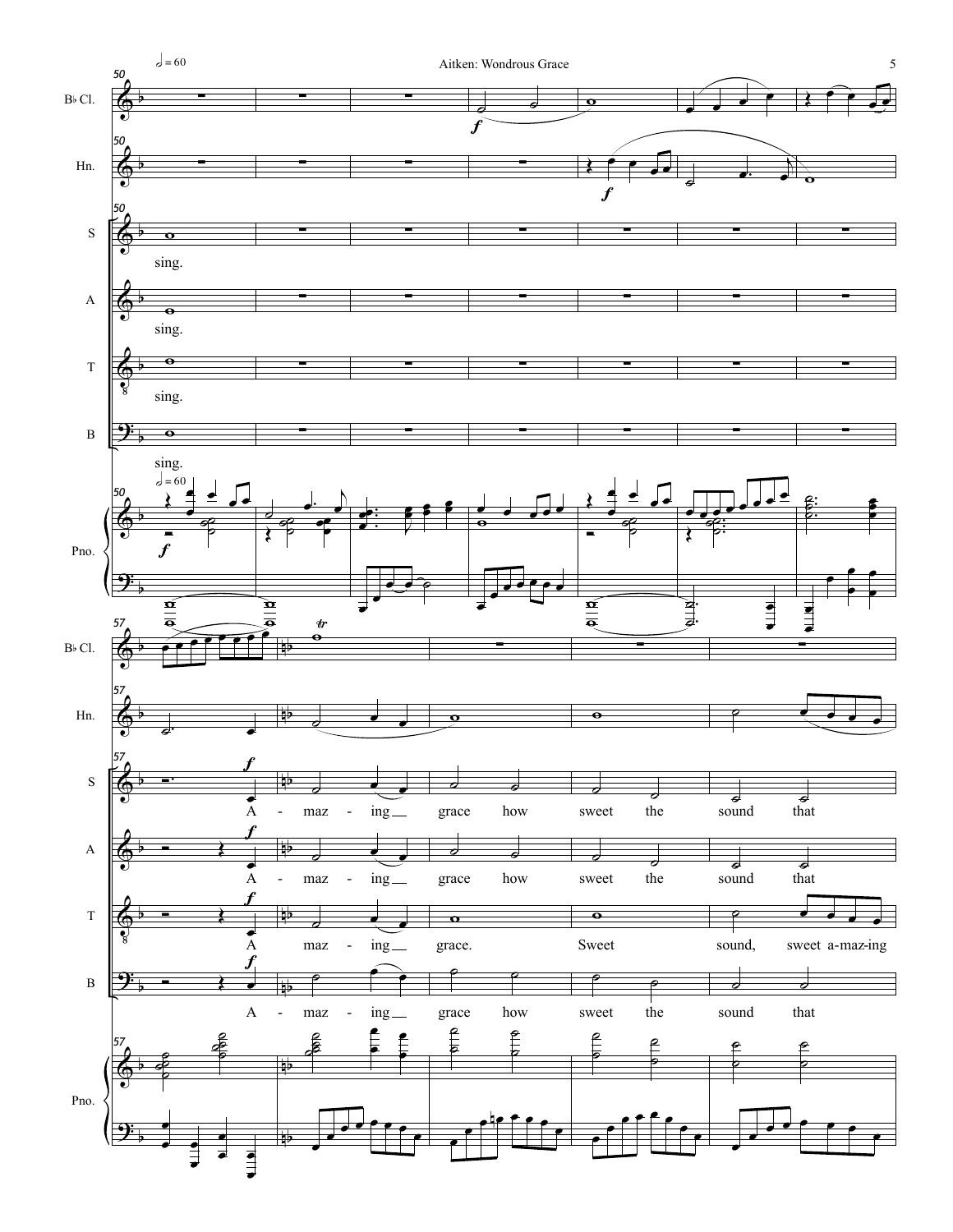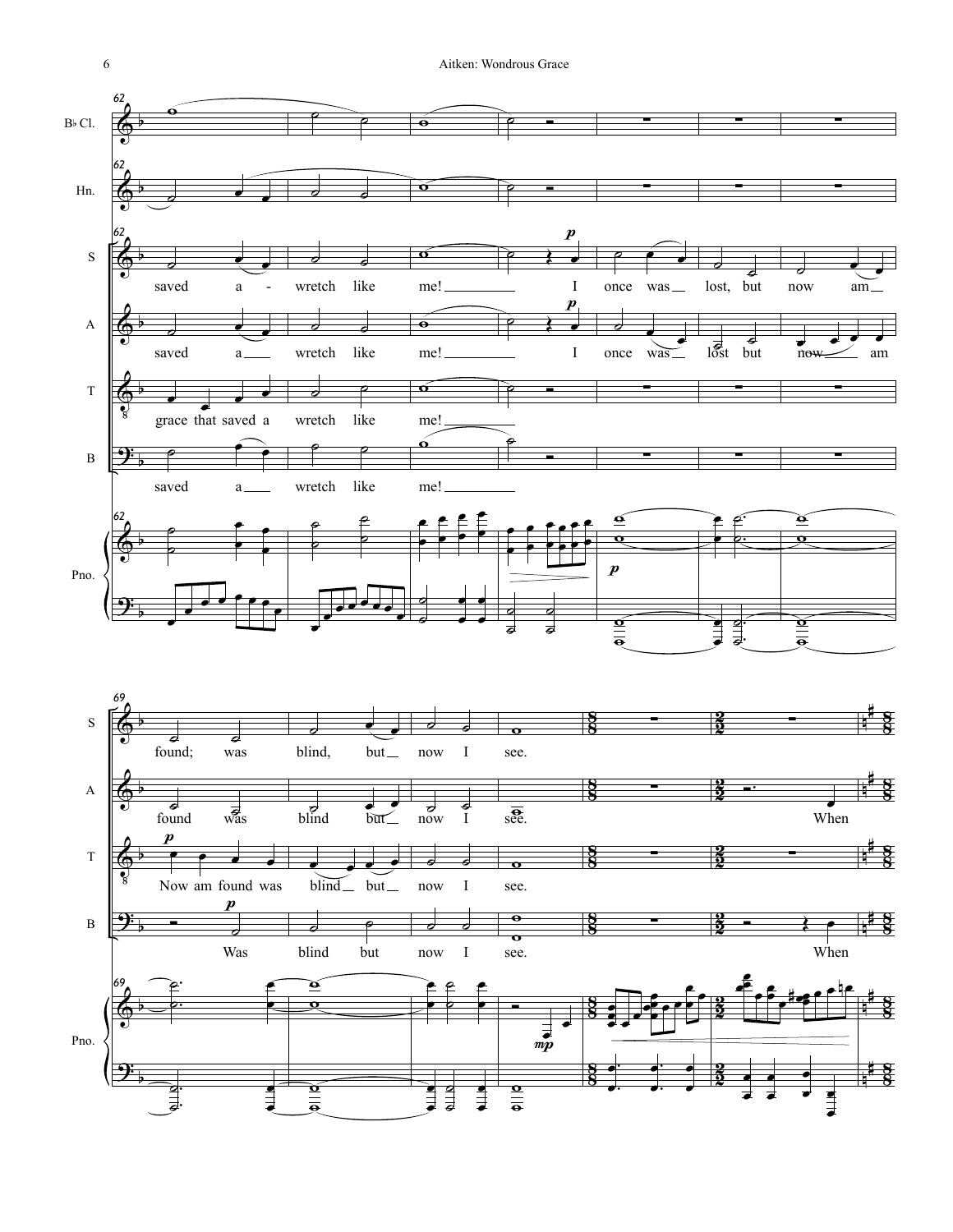